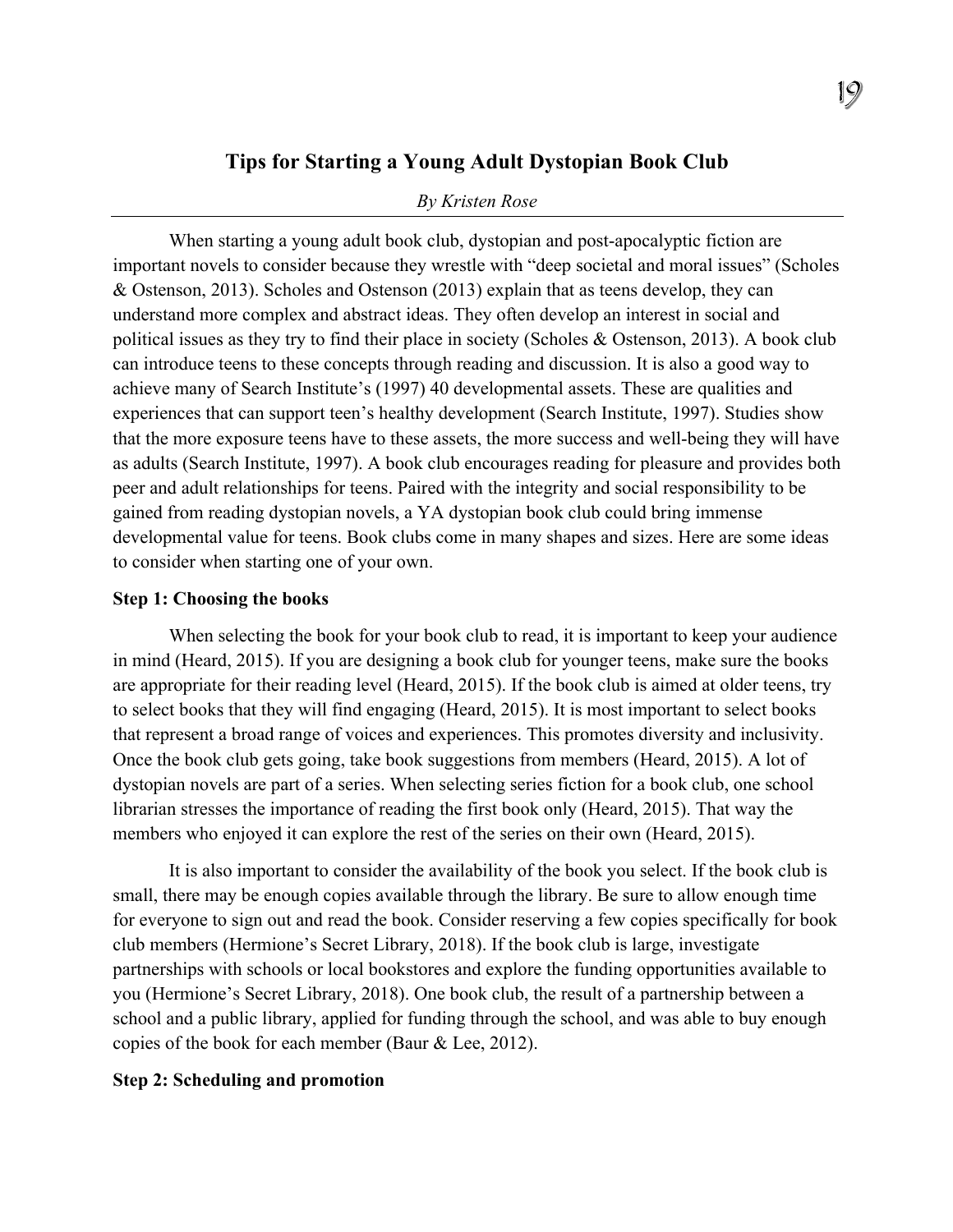When planning a book club, it is important to think about how the meetings will work. Will you meet once a week, or once a month? How long will the meetings be? The answers to these questions depend on the members of the book club and on the book selection. A graphic novel book club for example, was able to meet every week because graphic novels can be read very quickly (Baur & Lee, 2012). If the book club is happening in a school, the meetings may be limited by the length of time available during lunch breaks (Heard, 2015). If it is an after-school program, perhaps it could be longer. It may be worth hosting an initial meeting to gauge interest and then sorting out the schedule with those who are interested in attending. Heard (2015), began her book club with a meeting to gauge interest and was overwhelmed by the response.

Promotion is very important for a new program. Again, it depends on the audience. Sharing the event on social media is a good start. If there are teens who are already interested in joining, encourage them to invite a friend (Hermione's Secret Library, 2018). Even if the book club is not a partnership with a school, reaching out to local schools is a great way to let teens know about the event (Hermione's Secret Library, 2018). Try to promote it in places where teens frequent, go beyond the walls of the library.

# **Step 3: Running the meeting**

When running the book club meeting, try to make it fun. If possible, include snacks (Hermione's Secret Library, 2018). A book club should not feel like another assignment for school (Hermione's Secret Library, 2018). The aim is to promote reading for pleasure, so the book club meetings should encourage members to have fun (Heard, 2015). One school librarian was very aware of differentiating the book club from school, so instead of using questions, she created games and activities based on the book they were reading (Heard, 2015). Another tip is to avoid forced conversation (Hermione's Secret Library, 2018). If the conversation about the book only lasts a little while, allow the teens to discuss other books or interests with each other. The aim of the book club is to enjoy reading, and sometimes, forcing discussion just makes it feel like another assignment (Hermione's Secret Library, 2018).

## **Book club discussion questions to start the conversation** (Preston, 2020)

- What did you like about this book?
- What did you dislike about this book?
- What other books does this book remind you of?
- Would you read another book by this author? Why or why not?
- If you could ask the author of this book anything, what would you ask?
- What did you think of the characters? Were they believable?
- If you could hear this story from another person's point of view, who's point of view would you choose?

#### **References**